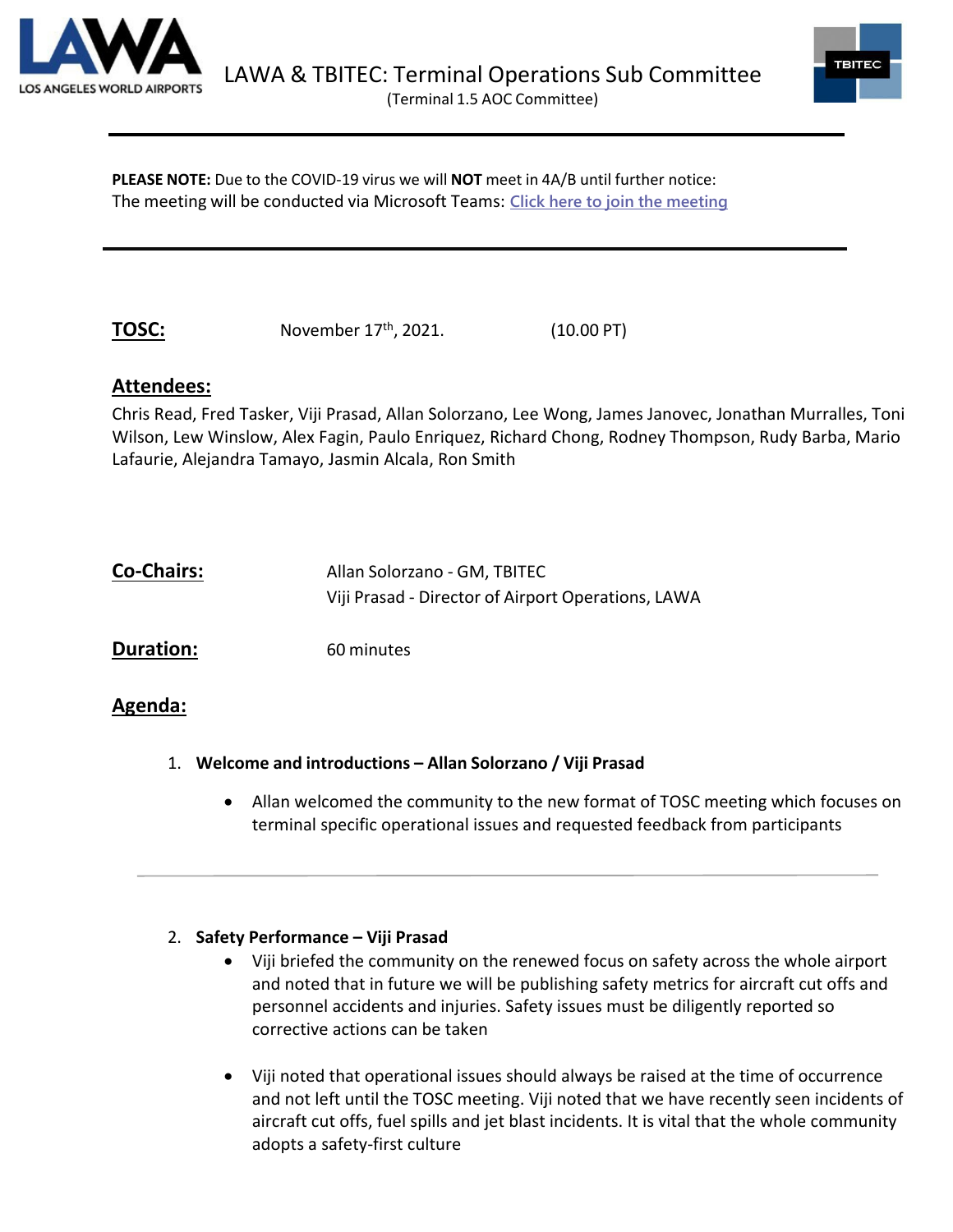### 3. **Operational update – Viji Prasad**

• Viji briefed on the airport performance scorecard and the importance of the metrics in driving safe operations and happy passengers, on time, with their bags

### 4. **Baggage operations update – Fred Tasker**

• Fred briefed on the ongoing work to measure missed bags performance and the improved data analytics which will be available through the Brock Smart Suite Enterprise tool. Fred reaffirmed that the root cause analysis capability will also drive key operational improvement projects to reduce missed bag rates across the airport

### 5. **Interline baggage update – Ron Smith**

• Ron updated on interline baggage performance noting that for T1.5 Sun Country is the only airline in the interline community. Ron briefed on the hot bag process for bags at  $-60$  mins and  $-30$  mins

### 6. **Service contract performance scorecard – Chris Read / Fred Tasker**

• Fred updated on the development of the service contract scorecard and October's performance. Noted that VDL are slightly under target on fault response times, and we have seen a slight drop in sortation accuracy. Slight increase in average passenger dwell time at bussing gates to 14 mins. Noted that key focus currently is the report on DART data from service providers

### 7. **LAWA T1.5 operations update – James Janovec / LAWA Ops Team**

- James updated on terminal operations including the T1.5 connector and Delta operations at T2. New striping taking place on the ramp for bus parking.
- Richard updated on landside operations, currently seeing 71,000 vehicles daily in the CTA and over the Thanksgiving holiday we are expecting a 17% uplift. New parking structures coming online including additional EV charging stations
- Mario updated on the bussing operation, including the new radio comms procedure in place with the bussing team and G2 secure which will improve communications and the service provided to passengers. New schedule for staff deployment for T1.5 bussing operations which is working well
- Rodney updated on ATM numbers and the busy periods of the evening peak. At TBIT West there is a program of planned stand closures to install prepositioning and anticollision systems on PBBs. In discussion with 4 carriers who are new to LAX likely to join in coming months. New SITA AMS 6 has been rolled out